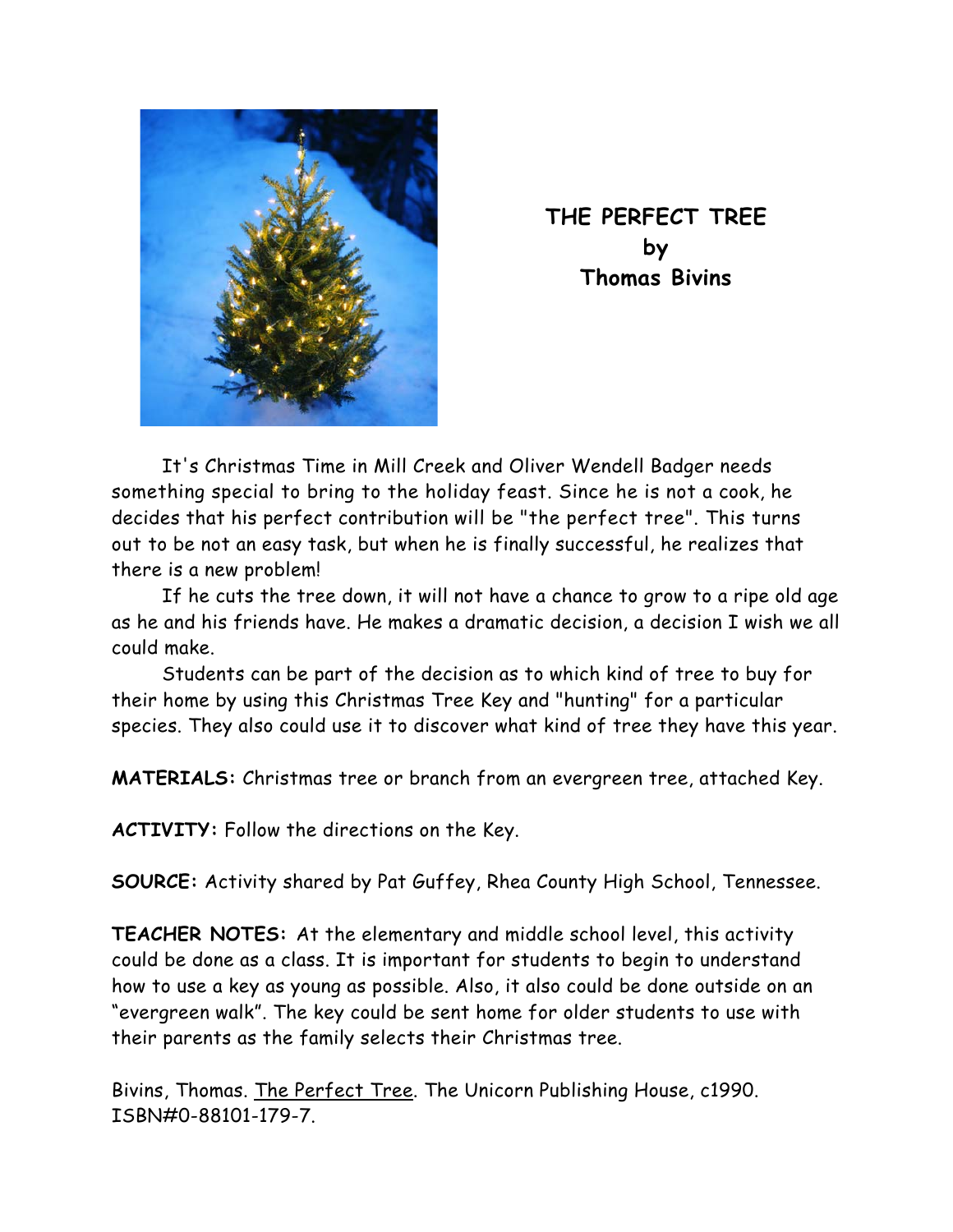**COPY-ME PAGE** 

## There are two basic types of trees.

Those that have needle-like leaves or scales are called conifers; most are not bare in winter and also are called evergreens.

Broad leaved trees usually are deciduous. They lose their leaves in the autumn.

This issue of Audubon Adventures is about

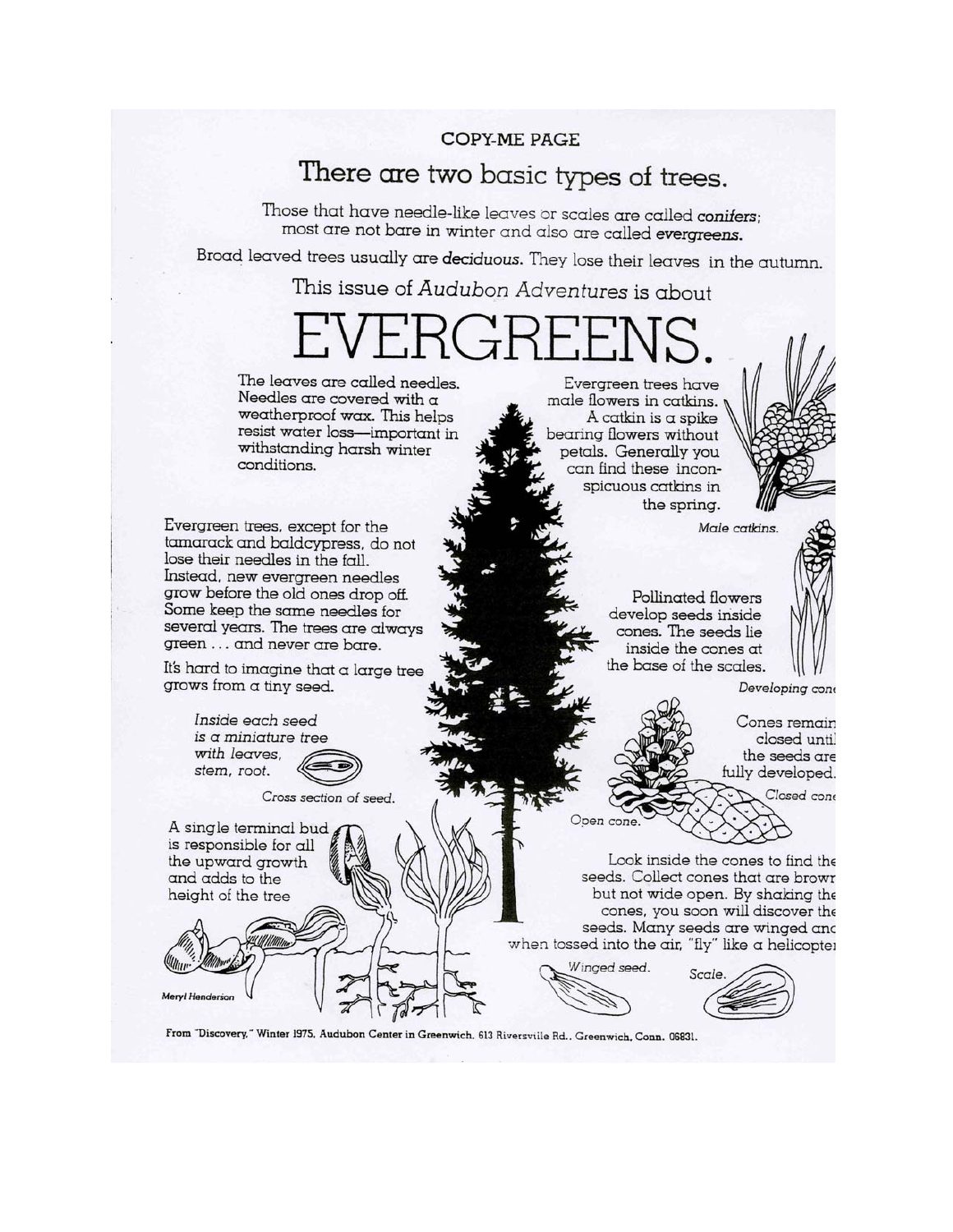## **Key to Conifers**

If a field trip to a botanical garden or nature area is impractical for your class at this time of year. you can find conifers readily available for study in December and January. A short visit to a garden center or Christmas tree lot will allow your students to observe many different types of conifers. Or, after the holidays are over, students who have celebrated Christmas might bring boughs or entire trees to class.

Western and eastern is for  $Pine$  and  $P$  is for  $Package$ ; pine white pine have 5 needles come in packages of two or more. needles in a bundle. The Scotch pine makes a beautiful Christmas tree: however. watch out for its sharp needles! Its needles are in bundles of two. is for Spruce and S is for Square; **Blue** spruce grows slowly, spruce needles are four-angled, roll but may live section between your fingers, and are on pegs of needle. 400 years that make twigs feel rough. Blue spruce (or Colorado spruce) is the more common spruce used for Christmas trees. Spruces have one fault as Christmas trees in that they do not retain their needles well. **Balsam** fir is for Fir and F is for Flat: fir needles grows to are flat, do not roll easily between fingers; 75 feet twigs feel smooth (no pegs). Balsam fir and Douglas fir are not related as you might expect, since they have the same last name. However, they are the best evergreens to use for Christmas trees. They tend to hold their needles much better than the spruces and pines. Douglas fir needles have a short, slender stem and leave a small raised scar on the twig when they drop. Balsam needles grow directly from the branch and leave a depressed, round scar Cones stand straight up on the twig. at top of tree. Douglas fir can grow is for "**Hem**"lock and to 250 feet. rhymes with stem; hemlock needles are flat, but each has a tiny "stem" attached to a peg-like base. Once cut, hemlocks quickly drop their needles. They do not The Eastern make good Christmas trees. hemlock grows to Tamaro 75 feet. is for Tamarack and T is for Tuft; tamarack needles are clustered in large Scale of northern white numbers into tufts on woody spurs. cedar. Tamaracks are deciduous, turning a lovely gold in autumn before shedding all of their needles. And recognize **Cedars** by their small, short scale-like needles overlaid like shingles on the bough.

From "Discovery," Winter 1985, Audubon Center in Greenwich, 613 Riversville Rd., Greenwich, Conn. 06831.

leryi Henderso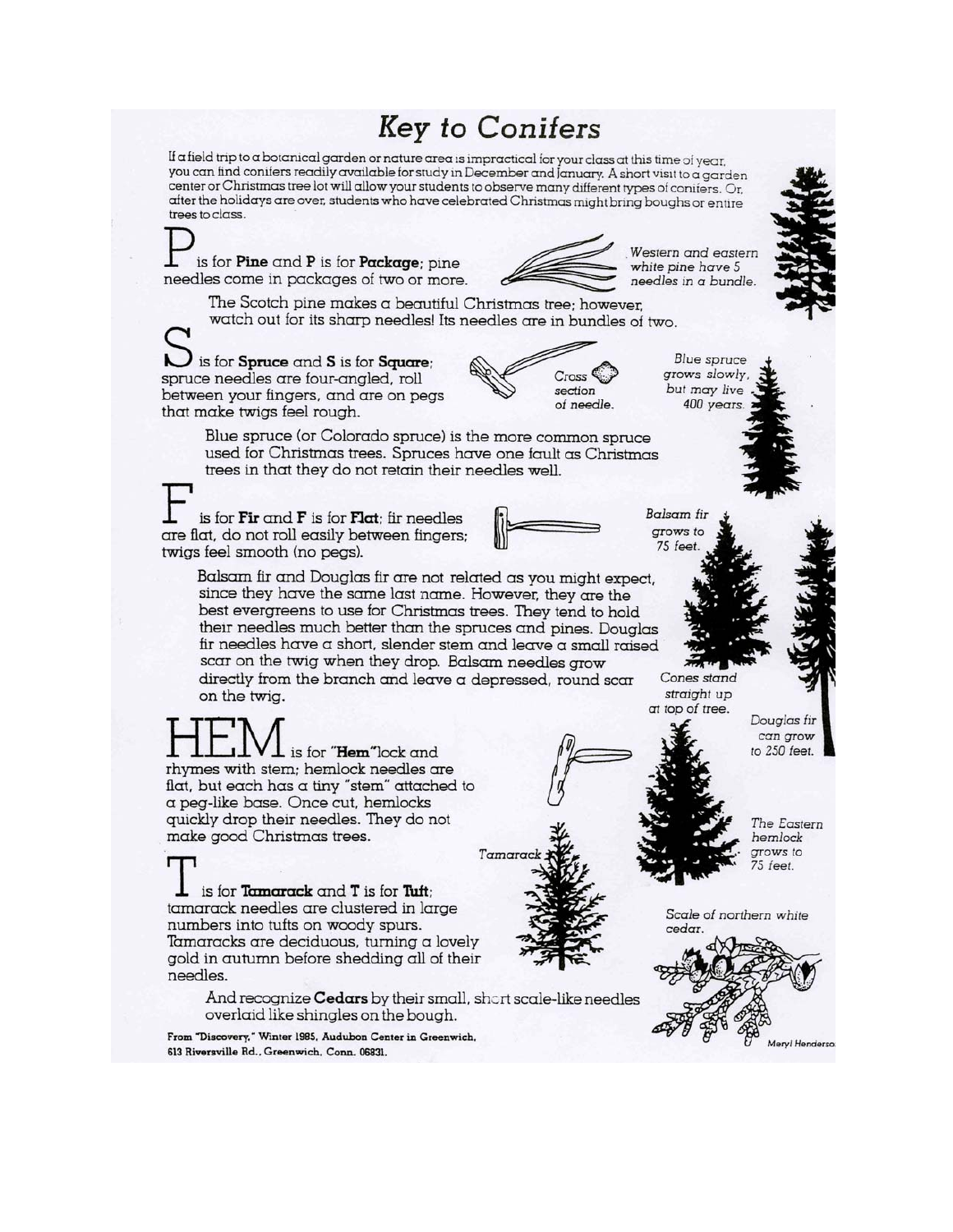## CHRISTMAS TREE LAB

Use the following key to identify your Christmas tree! Begin the key by reading choices 1 & 1a. Decides which describes your tree, note the number at the end of the line, and go to that next choice. Continue making choices until you come to the name of your tree! HAVE FUN!

## **A Key to Christmas Trees in Tennessee**

- 1. Needles in clusters or bundles with paper-like sheath at the attachment point. GO TO 2
- 1a. Needles single, attached directly to wooden stem. GO TO 5
- 2. Needles in bundles of 5, 2" to 5" long, flexible and soft (WHITE PINE)\*.
- 2a. Needles in bundles of 2. GO TO 3
- 3. Needles 1.5" to 3" long, slightly flattened and twisted. GO TO 4
- 3a. Needles 3" to 6" dark green and very stiff with rough twigs where needles have fallen (AUSTRIAN PINE).
- 4. Twigs white to yellow green with blunt tips (VIRGINIA PINE)\*.
- 4a. Twigs yellow to brown with pointed tips. Twigs rather smooth where old needles have fallen (SCOTCH PINE). SCOTCH PINE is the most commonly bought tree in the U.S.
- 5. Needles and scales less than 0.5", triangular in cross-section and have a smell much like gin when crushed (EASTERN RED CEDAR)\*.
- 5a. Needles longer than 0.5". GO TO 6
- 6. Needles four sided in cross-section, stiff with a sharp point. GO TO 7
- 6a. Needles flattened, points usually blunt. GO TO 8